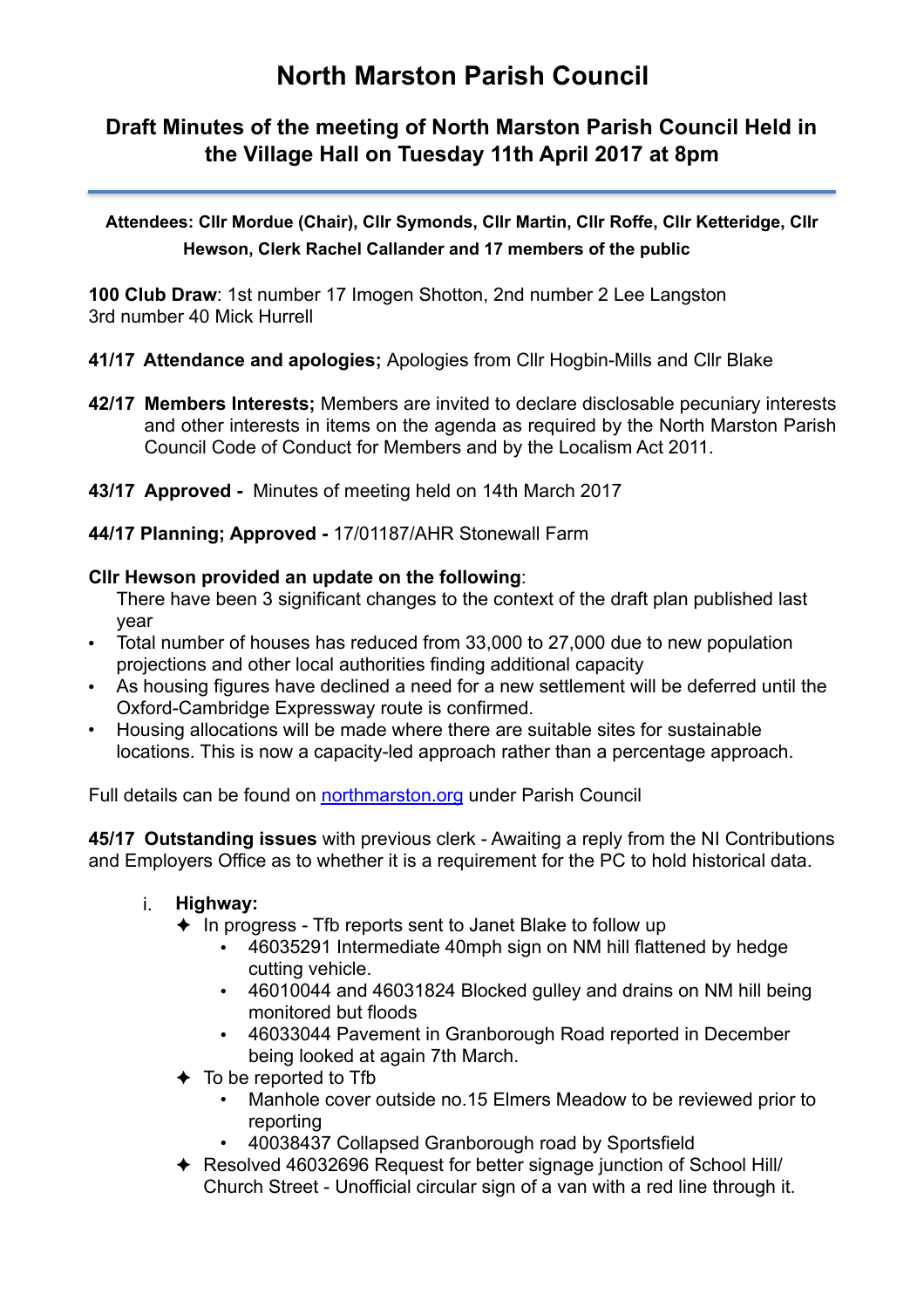- $\triangleleft$  Traffic Calming in the village
	- Confirmed MVAS locations and road markings resolved in meeting 14th March waiting for Tfb to provide timescales

(1) Quote accepted for new MVAS location along Portway outside 51, (2) an extension pole, provided by Tfb at no cost, to be added to the existing pole outside 49, with 30mph sign, to accommodate a MVAS unit. (3) an extension pole, provided by Tfb at no cost, to be added to the existing pole coming into the village from Oving with 30mph sign to accommodate a MVAS unit.

- Confirmed waiting for Tfb to respond regarding MVAS location closer to the gates of NM on Granborough Road
- Confirmed the cost of purchasing another MVAS unit for the village would be £3,000. Agreed to wait until the LAF MVAS trial.
- Confirmed LAF MVAS unit is in Newton Longvilles possession and is free to loan and records the driver and speed. Cllr Symonds following up
- Agreed to ask Tfb for a 30mph sign down Quainton Road
- Resolved: Speed Awareness Competition Congratulations go to 2 winners, Luke and Olivia both from NM School. Unfortunately there were no entrants from the Senior Schools.

# **ii. Hedges/Village Upkeep**

✦ Resolved: Village gate at Selmer's Farm has been mended

# **Parish Action Plan/Projects:**

- i. Playground: Confirmed a project plan will be developed. Any persons interested to be the Project Manager to set up a Working Group to report to the PC for this project please contact the clerk on [northmarston@gmail.com.](mailto:northmarston@gmail.com)
- ii. Confirmed RoSPA will carry out the playground safety check in May and Cllr Martin agreed to check the equipment on an ongoing basis.
- iii. Confirmed the Pond restoration may receive funding of around £500 from the biodiversity pot. Awaiting confirmation.
- iv. Pond: The pond restoration will begin once the biodiversity funding is confirmed.

#### **Village Hall:**

- i. Village Hall extension: Resolved a Contractor will be appointed to start in the School Summer holidays
- ii. Agreed fire door in Schorne Room is necessary and quotes will be obtained.
- iii. Confirmed quotes for the Schorne Floor are being actioned.
- iv. Confirmed architect coming back by end April to confirm feasibility for a disabled toilet in the Schorne Room.
- v. Resolved: Stage can be borrowed by Ciara Day for the Oliver Production in Granborough as long as the tables are not needed for a function in the VH and that the stage is covered with carpet to protect the table tops which make the stage.

#### **47/17 Review of VALP**:

- i. Modernising local Government Full details can be found on [northmarston.org](http://northmarston.org) under Parish Council or on the AVDC website.
- ii. Resolved: housing questionnaire will be distributed and to be returned 5th May. Additional copies can be downloaded from the website, one per person. The results will be shared in the meeting on the 9th May.
- **48/17** Resolved: Queens Birthdays medals to be distributed and any left over will be given to the school.